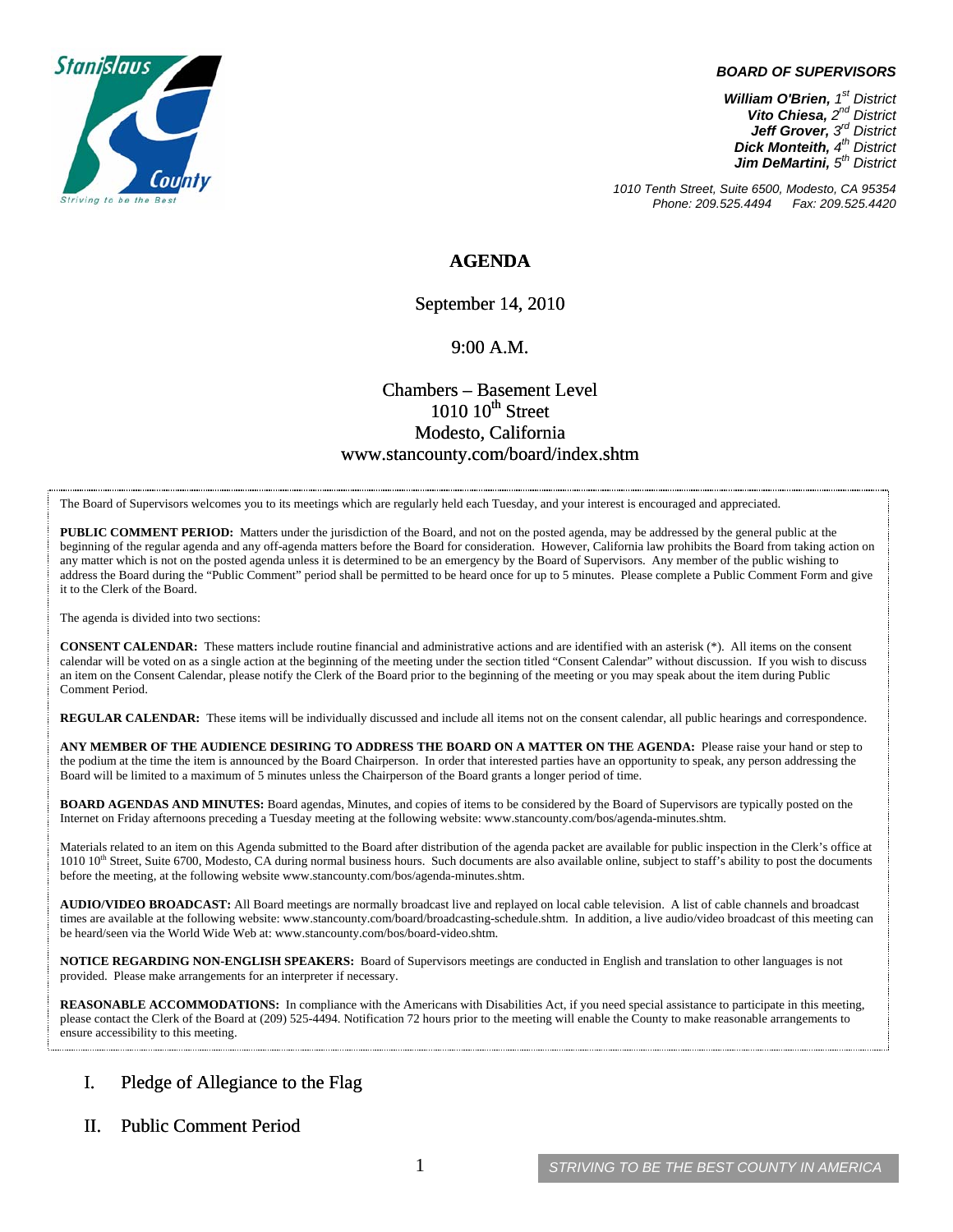## III. Consent Calendar

# IV. Agenda Items

- A. Miscellaneous
- \* 1. Approval of the Minutes for August 31, 2010 ([View Item\)](http://www.stancounty.com/bos/minutes/2010/min08-31-10.pdf)
- \* 2. Approval of Appointment of:
	- a. Johnathon Parker to the Keyes Community Services District Board of Directors ([View Item\)](http://www.stancounty.com/bos/agenda/2010/20100914/A02a.pdf)
	- b. Joseph Coelho to the Commission on Aging ([View Item\)](http://www.stancounty.com/bos/agenda/2010/20100914/A02b.pdf)
- \* 3. Acceptance of the Resignation of:
	- a. Mickey Peabody from the Nuisance Abatement Hearing Board ([View Item\)](http://www.stancounty.com/bos/agenda/2010/20100914/A03a.pdf)
	- b. David Fransen from the Stanislaus County Parks and Recreation Commission ([View Item\)](http://www.stancounty.com/bos/agenda/2010/20100914/A03b.pdf)
- \* 4. Approval to Adopt an Amendment to the Conflict of Interest Code for the Salida Fire Protection District ([View Item\)](http://www.stancounty.com/bos/agenda/2010/20100914/A04.pdf)
- \* 5. Approval to Proclaim the Week of September 19 through September 25, 2010 as Fall Prevention Awareness Week in Stanislaus County ([View Item\)](http://www.stancounty.com/bos/agenda/2010/20100914/A05.pdf)
- B. Chief Executive Office
- \* 1. Approval to Accept the Auditor-Controller's Report on Stanislaus County's Revolving Funds as of June 30, 2010 – Auditor-Controller ([View Item\)](http://www.stancounty.com/bos/agenda/2010/20100914/B01.pdf)
- \* 2. Adopt the County's Final Capital Improvement Plan (CIP) for Fiscal Year 2010-2011 Based on the Stanislaus County Planning Commission Determination of Conformance with the County's General Plan – Chief Executive Office ([View Item\)](http://www.stancounty.com/bos/agenda/2010/20100914/B02.pdf)
- \* 3. Approval of Independent and Various Contractor Agreements in Excess of \$100,000 Between the Stanislaus County Health Services Agency and Various Contractors for Fiscal Year 2010-2011 – Health Services Agency ([View Item\)](http://www.stancounty.com/bos/agenda/2010/20100914/B03.pdf)
- \* 4. Approval to Accept the Fifth Update on the Immediate Action Plan to Secure the Men's Honor Farm in Accordance with Public Contract Code Section 22050 for the Abatement, Demolition and Clean-Up of the Destroyed Barracks – Chief Executive Office ([View Item\)](http://www.stancounty.com/bos/agenda/2010/20100914/B04.pdf)
- \* 5. Approval for the Health Services Agency to Submit an Application to the California Department of Public Health for Funding Allocation of \$852,701 Under the Fiscal Year 2010-11 Centers for Disease Control Public Health Emergency Preparedness Funding, State General Fund Pandemic Influenza Funding, and U.S. Department of Health and Human Services Assistant Secretary for Prevention and Response Hospital Preparedness Program Funding Agreement – Health Services Agency ([View Item\)](http://www.stancounty.com/bos/agenda/2010/20100914/B05.pdf)
- \* 6. Approval to Award Contract to Calwater Drilling Company of Turlock, California, for the Relocation of Woodward Reservoir Water Well No. 2 – Parks and Recreation ([View Item\)](http://www.stancounty.com/bos/agenda/2010/20100914/B06.pdf)
- \* 7. Approval to Accept Off-Highway Motor Vehicle Grant Funds from the State of California Resources Agency for Fiscal Year 2010-2011 for Operations and Maintenance at Frank Raines and La Grange Regional Parks – Parks and Recreation ([View Item\)](http://www.stancounty.com/bos/agenda/2010/20100914/B07.pdf)
- \* 8. Approval to Amend the Agreement with Modesto Radio Control Club to Use and Maintain the Radio Control Glider/Electric Airplane Field Area at Modesto Reservoir Regional Park – Parks and Recreation ([View Item\)](http://www.stancounty.com/bos/agenda/2010/20100914/B08.pdf)
- \* 9. Approval of Requests From:
	- a. Greater Yosemite Council, Boy Scout Troop No. 2, to have Exclusive Use of Kiwanis Camp from September 17, 2010 to September 19, 2010, for Overnight Camping Activities – Parks and Recreation ([View Item\)](http://www.stancounty.com/bos/agenda/2010/20100914/B09a.pdf)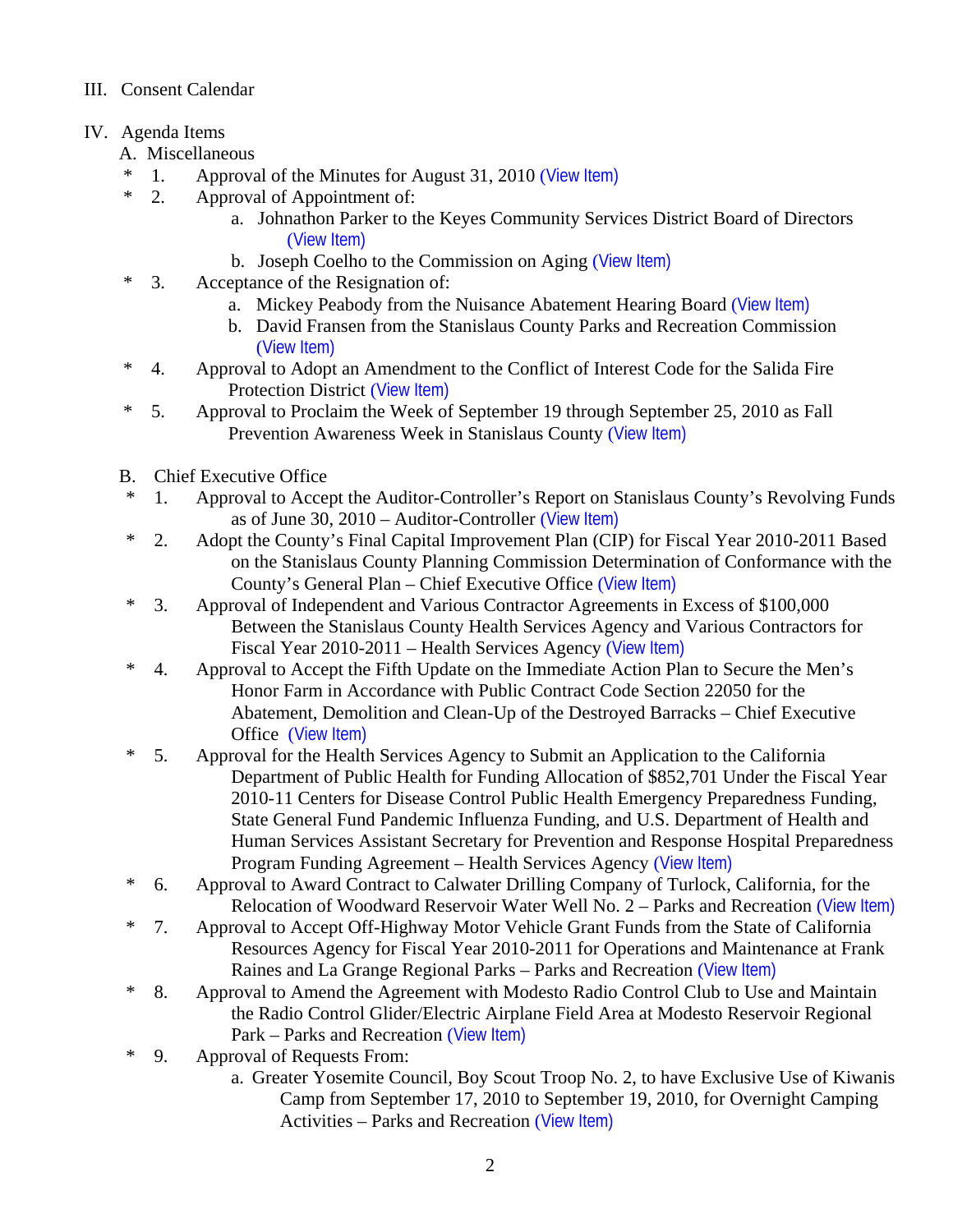- b. Nor-Cal Motorcycle Club, Inc., to Have Exclusive Use of Frank Raines Regional Park Deer Creek Campgrounds, Off-Highway Vehicle Area, Deer Creek Day Use, and Recreation Hall Beginning Friday, October 22, 2010, to Monday, October 25, 2010 – Parks and Recreation ([View Item\)](http://www.stancounty.com/bos/agenda/2010/20100914/B09b.pdf)
- c. On Your Mark Events Management to Have Exclusive Use of Woodward Reservoir Regional Park for Areas Designated as Racing Routes, Bay View Boat Ramp, and Group Picnic Areas on September 25, 2010, for the Third Annual Central Valley Triathlon – Parks and Recreation ([View Item\)](http://www.stancounty.com/bos/agenda/2010/20100914/B09c.pdf)
- \* 10. Consideration and Approval of Response to the 2009-2010 Stanislaus County Civil Grand Jury Final Report – Chief Executive Office ([View Item\)](http://www.stancounty.com/bos/agenda/2010/20100914/B10.pdf)
- C. Department of Public Works
- D. Department of Planning and Community Development
- E. County Counsel
- V. Scheduled Matters

### 9:00 a.m. Sitting as the Redevelopment Agency ([View Item\)](http://www.stancounty.com/bos/agenda/2010/20100914/PH900.pdf)

- I. Call to Order
- II. Consent Calendar (Those items marked with an \*)
- III. Approval of Minutes
	- \*A. Minutes of December 15, 2009
- IV. Correspondence A. None<br>V. Public Hearings
- A. None VI. Agenda Items
- - \*A. Approval to Set a Public Hearing on October 19, 2010, at 6:35 p.m., to Consider the Adoption of the 2010–2014 Implementation Plan for the Stanislaus County Redevelopment Agency Project Area No. 1
- VII. Public Forum
- VIII. Adjournment
- 9:05 a.m. Public Hearing to Consider the Adoption of Recommended Final Budget for Fiscal Year 2010-2011 and Related Actions. This Public Hearing May be Continued to the Following Days if Needed: September 15, 2010, at 9:00 a.m. and September 16, 2010, at 9:00 a.m. ([View Item\)](http://www.stancounty.com/bos/agenda/2010/20100914/PH905.pdf)
- VI. Correspondence
	- 1. This Board has received a letter from the U.S. Census Bureau thanking the County for our participation in the 2010 Census. (Recommendation: Refer to the Chief Executive Office.) ([View Item\)](http://www.stancounty.com/bos/agenda/2010/20100914/Corr01.pdf)